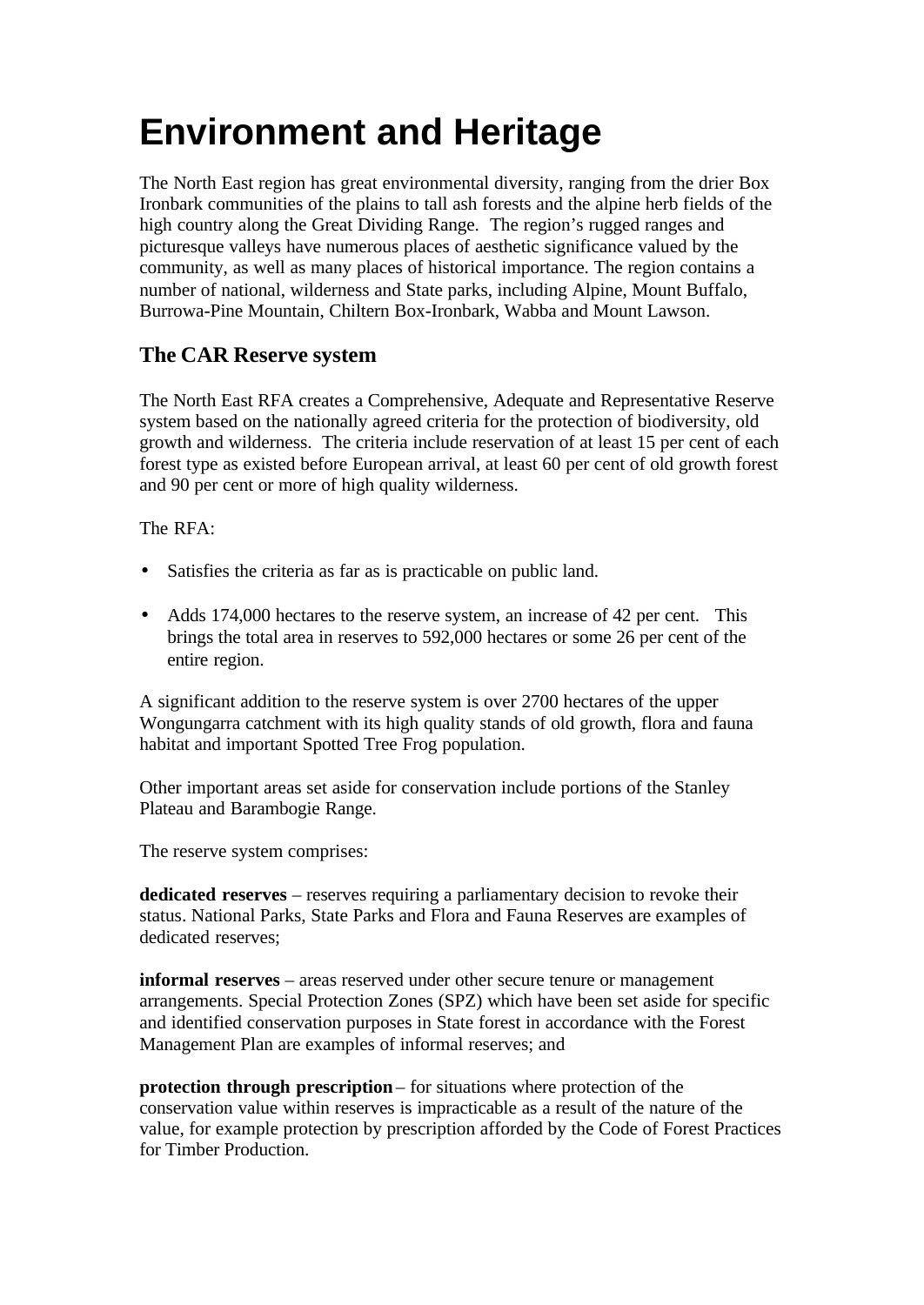## **Biodiversity**

Of the 58 Ecological Vegetation Classes identified in the North East, 46 are considered endangered, vulnerable or rare. The 12 EVCs not falling into this category are represented in the CAR Reserve system at levels meeting or exceeding the criterion of 15 per cent.

Many of those that are vulnerable or rare are found mainly on private land, and targets cannot be met on public land. Some, however, are found in Special Management Zones - areas outside the CAR Reserve system but where special management conditions apply in order to protect biodiversity and other values.

#### **Rare and threatened flora**

Of the around 2,000 species of vascular (higher order) plants recorded for the North East region, 166 species are of conservation significance with at least 24 rated as critically endangered. The reserve system has been designed to include most of the significant populations of these species where they occur primarily on public land.

#### **Rare and threatened fauna**

The assessment identified 34 species of mammals, reptiles, birds and frogs in the North East which are rare or threatened. These include the Long-footed Potoroo, discovered in the North East in 1995, and the Spotted Tree Frog, which is effectively restricted to a small number of populations in North East Victoria and the Central Highlands.

The North-East RFA:

- establishes a large, consolidated Special Management Area to protect Long-footed Potoroo core habitat in excess of 17,500 hectares**;**
- incorporates detailed measures for the protection of the Spotted Tree Frog.
- includes in the CAR Reserve system large areas of undisturbed forest, including significant stands of old growth, ensuring important habitat for a range of hollowdependent species such as the Yellow-bellied Glider and Gang Gang Cockatoo;
- includes habitat for 125 breeding pairs of the Powerful Owl and 100 breeding pairs of the Sooty Owl.

### **Old-growth**

About 21 per cent (261,000 hectares) of the region's forested public land has been identified as old-growth, occurring in 14 EVCs in the region, with six accounting for 93 per cent of the total area.

Old growth for all EVCs has been reserved to the required levels under the JANIS criteria through a combination of formal, informal and prescriptive protections.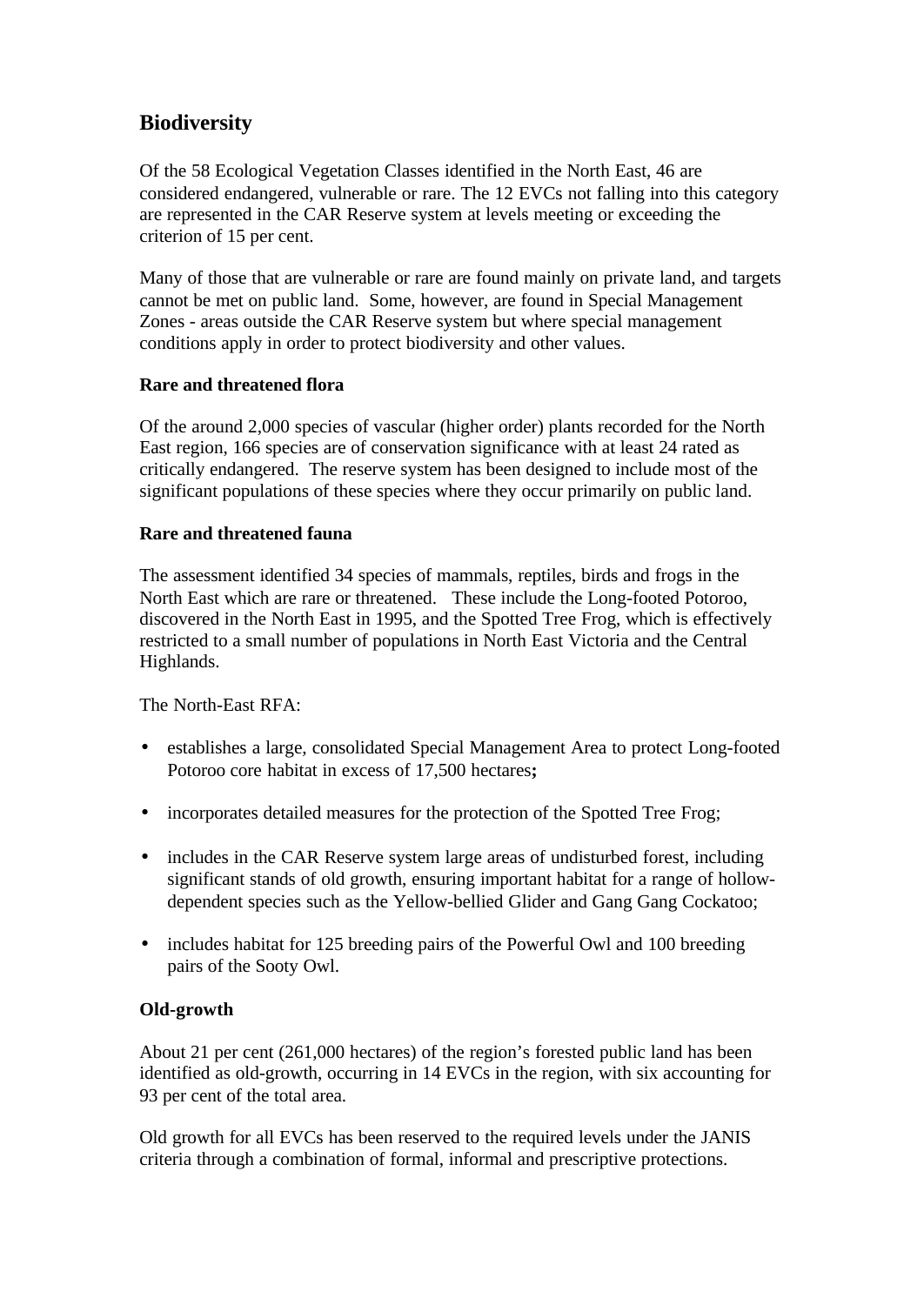#### **Wilderness**

An assessment of wilderness for Eastern Victoria in 1996 identified four areas of high quality wilderness within the North East - Wabba, Dartmouth, Yarrarabulla Creek and Razor/Viking. Ninety five per cent of the total area delineated in the assessment of Eastern Victorian forests as significant for high wilderness quality is protected in the existing reserve system, thereby satisfying the national reserve criteria.

#### **World Heritage**

The World Heritage Assessment expert panel identified five potential sub-themes in Victoria which warrant further investigation. Two are potentially relevant to the North East region:

- areas with outstanding examples of *Eucalyptus-*dominated vegetation associated with the Eastern Forests of Victoria; and
- parts of the Australian marginal swells associated with the Eastern Highlands.

Both governments have agreed to participate in the World Heritage assessment of the Australia-wide Eucalypt theme potentially leading to a World Heritage nomination. Both governments agreed that nomination involving areas in the North East if required will come from within the CAR Reserve System.

#### **Cultural Heritage**

Places of community attachment include numerous waterfalls, alpine huts, a racecourse, a country hall and, lakes, walks and community recreation reserves.

Cultural heritage studies identified 165 non-Indigenous places of indicative national estate significance covering aesthetic, historic and social values. Historic places provide an insight to an intense history of landuse and settlement, and its folk history associations with the 'man from Snowy River' and Ned Kelly. Sites associated with people and settlement include early gold digging settlements, forest camp sites used for migrants and prisoners of war, and sites associated with bushranging and Chinese diggings. Scattered throughout the forests are also places associated with the history of alpine grazing, harvesting timber, providing hydro electricity, wildfire, transport, conservation and recreation.

Recognising that many places of Aboriginal significance exist in the North East, and having regard to the wishes of the North East Aboriginal communities, a program of consultation and field work was undertaken with regional Aboriginal communities to develop an ongoing participative Aboriginal heritage management system.